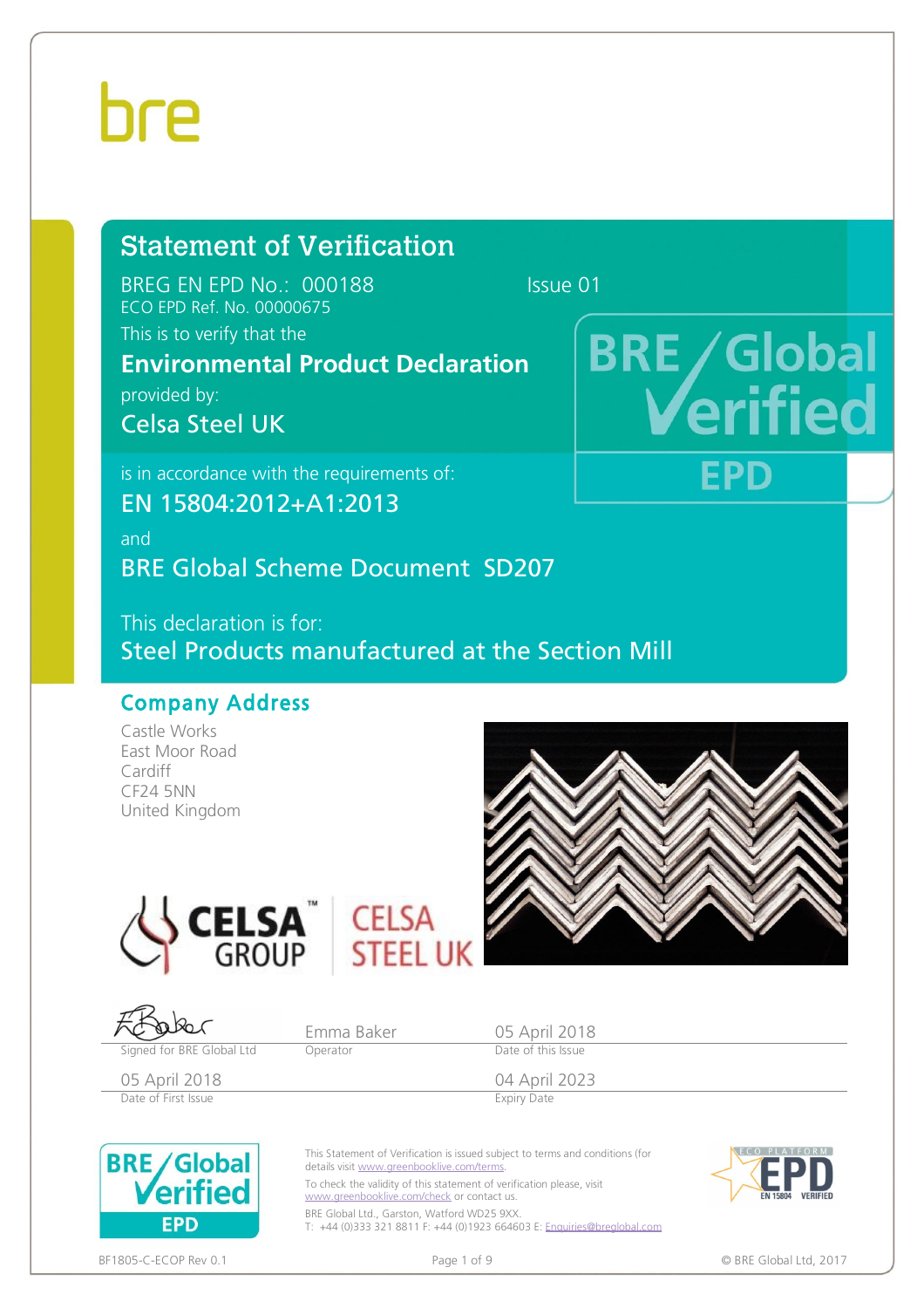# **Environmental Product Declaration**

## **EPD Number: 000188**

### **General Information**

| <b>EPD Programme Operator</b>                                                                                                                                                                                                                                                                                                                 | <b>Applicable Product Category Rules</b>                                                                                                                             |  |  |  |  |  |
|-----------------------------------------------------------------------------------------------------------------------------------------------------------------------------------------------------------------------------------------------------------------------------------------------------------------------------------------------|----------------------------------------------------------------------------------------------------------------------------------------------------------------------|--|--|--|--|--|
| <b>BRE Global</b><br>Watford, Herts<br><b>WD25 9XX</b><br>United Kingdom                                                                                                                                                                                                                                                                      | <b>BRE Environmental Profiles 2013 Product Category Rules</b><br>for Type III environmental product declaration of construction<br>products to EN 15804:2012+A1:2013 |  |  |  |  |  |
| <b>Commissioner of LCA study</b>                                                                                                                                                                                                                                                                                                              | <b>LCA consultant/Tool</b>                                                                                                                                           |  |  |  |  |  |
| Celsa Steel UK Ltd<br>Castle Works<br>East Moors Road<br>Cardiff<br><b>CF24 5NN</b><br>United Kingdom                                                                                                                                                                                                                                         | Roger Connick<br><b>BRE</b><br><b>Bucknalls Lane</b><br><b>WD25 9XX</b><br>United Kingdom<br>www.bre.co.uk                                                           |  |  |  |  |  |
| <b>Declared/Functional Unit</b>                                                                                                                                                                                                                                                                                                               | <b>Applicability/Coverage</b>                                                                                                                                        |  |  |  |  |  |
| 1 tonne of Steel Products manufactured at the<br>Section Mill                                                                                                                                                                                                                                                                                 | <b>Product Average</b>                                                                                                                                               |  |  |  |  |  |
| <b>EPD Type</b>                                                                                                                                                                                                                                                                                                                               | <b>Background database</b>                                                                                                                                           |  |  |  |  |  |
| Cradle to gate                                                                                                                                                                                                                                                                                                                                | ecoinvent                                                                                                                                                            |  |  |  |  |  |
|                                                                                                                                                                                                                                                                                                                                               | <b>Demonstration of Verification</b>                                                                                                                                 |  |  |  |  |  |
|                                                                                                                                                                                                                                                                                                                                               | CEN standard EN 15804 serves as the core PCR <sup>a</sup>                                                                                                            |  |  |  |  |  |
| $\Box$ Internal                                                                                                                                                                                                                                                                                                                               | Independent verification of the declaration and data according to EN ISO 14025:2010<br>$\boxtimes$ External                                                          |  |  |  |  |  |
|                                                                                                                                                                                                                                                                                                                                               | (Where appropriate b) Third party verifier:<br>Julia Barnard                                                                                                         |  |  |  |  |  |
| a: Product category rules<br>b: Optional for business-to-business communication; mandatory for business-to-consumer communication (see EN ISO 14025:2010, 9.4)                                                                                                                                                                                |                                                                                                                                                                      |  |  |  |  |  |
| <b>Comparability</b>                                                                                                                                                                                                                                                                                                                          |                                                                                                                                                                      |  |  |  |  |  |
| Environmental product declarations from different programmes may not be comparable if not compliant with<br>EN 15804:2012+A1:2013. Comparability is further dependent on the specific product category rules, system boundaries<br>and allocations, and background data sources. See Clause 5.3 of EN 15804:2012+A1:2013 for further guidance |                                                                                                                                                                      |  |  |  |  |  |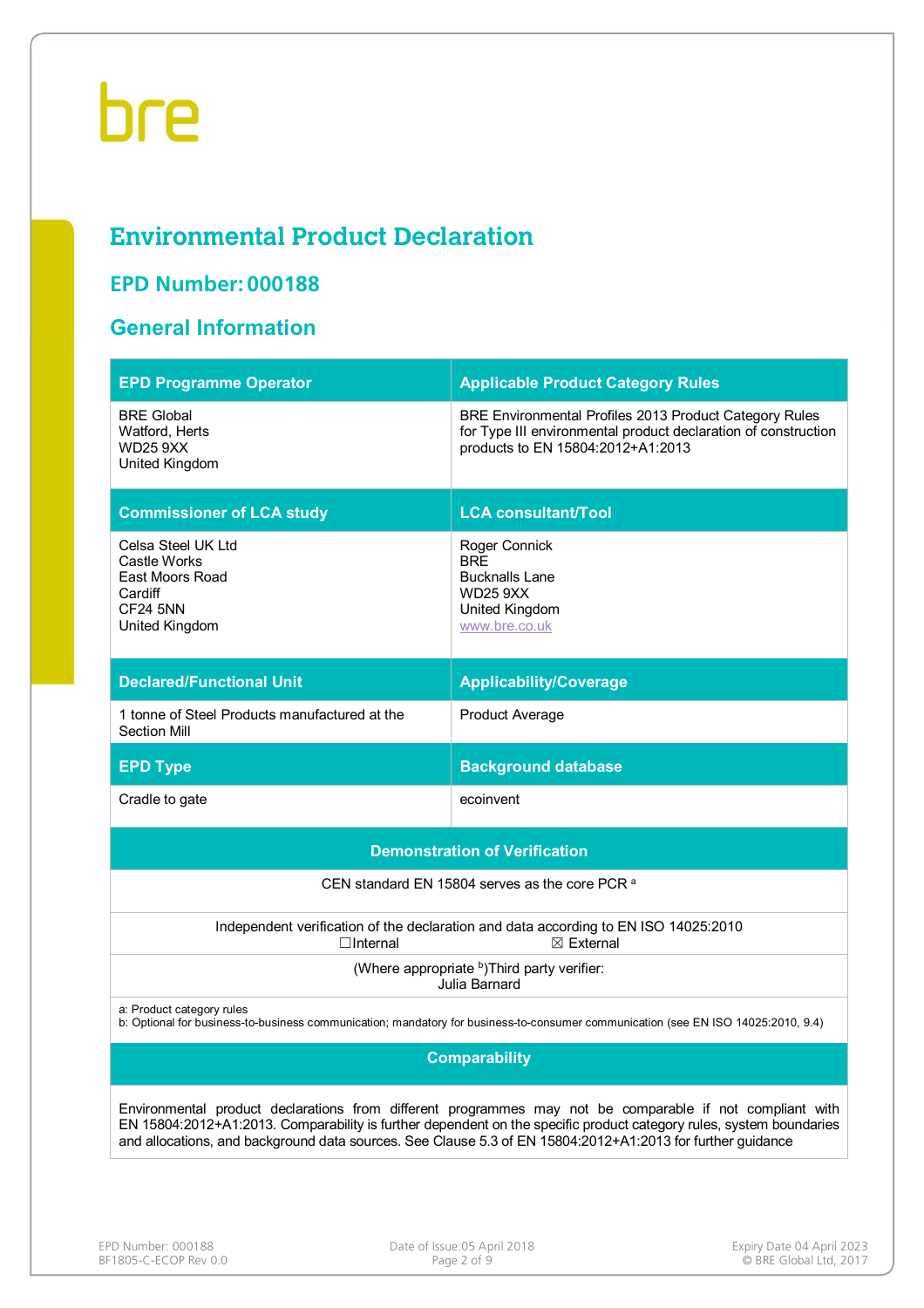### **Information modules covered**

|                            |                         |                |                      |                              |            |                                |           | Use stage   |               |                                   |                          |                              |                |                     |                | <b>Benefits and</b><br>loads beyond                    |
|----------------------------|-------------------------|----------------|----------------------|------------------------------|------------|--------------------------------|-----------|-------------|---------------|-----------------------------------|--------------------------|------------------------------|----------------|---------------------|----------------|--------------------------------------------------------|
|                            | Product                 |                | Construction         |                              |            | Related to the building fabric |           |             |               | <b>Related to</b><br>the building |                          |                              | End-of-life    |                     |                | the system<br>boundary                                 |
| A <sub>1</sub>             | A2                      | A <sub>3</sub> | A <sub>4</sub>       | A <sub>5</sub>               | <b>B1</b>  | <b>B2</b>                      | <b>B3</b> | <b>B4</b>   | <b>B5</b>     | <b>B6</b>                         | <b>B7</b>                | C <sub>1</sub>               | C <sub>2</sub> | C <sub>3</sub>      | C <sub>4</sub> | D                                                      |
| supply<br>materials<br>Raw | Transport               | Manufacturing  | site<br>Transport to | Construction<br>Installation | <b>Jse</b> | Maintenance                    | Repair    | Replacement | Refurbishment | energy<br>Operational<br>use      | Operational water<br>use | Deconstruction<br>demolition | Transport      | processing<br>Waste | Disposal       | Recycling<br>Recovery<br>potential<br>Reuse,<br>and/or |
| ☑                          | $\overline{\mathsf{S}}$ | ☑              | ⊏                    | $\Box$                       | 口          | $\Box$                         | $\Box$    | $\Box$      | □             | $\Box$                            | $\Box$                   | ⊏                            | Г              | Г                   | $\Box$         | П                                                      |

Note: Ticks indicate the Information Modules declared.

#### **Manufacturing sites**

Section Mill Tremorfa Works Seawall Road **Cardiff** CF24 5TH

Melt Shop Tremorfa Works Seawall Road Cardiff CF24 5TH

### **Construction Product**

### **Product Description**

Three types of hot rolled channels are produced at the Section Mill: Heavy, Light and UPN channels are mainly used in steel and composite construction, although they have numerous applications including the manufacture of cranes, handrail posts and traffic sign posts. Celsa also manufacture hot rolled heavy (equal) and unequal angles. These are mainly used in construction, however as with flat bars and channels, they are used in numerous applications including the construction of electricity pylons, cranes, roofs, and also in structural design including steel frames, brackets, bracing, trim and reinforcements. CELSA Flat bars have numerous applications in sectors as varied as the automobile industry, the naval industry, construction, agriculture, mining and metal joinery.

### **Technical Information**

| <b>Property</b>                 | <b>Value, Unit</b>                                         |
|---------------------------------|------------------------------------------------------------|
| Steel Grades (BS EN 10025-2004) | S235JR & JO, S275JR & J0,<br>S355JR, JO & J2               |
| Size (depth options)            | 80, 100, 120 & 140 mm                                      |
| Size (width options)            | 45, 50, 55 & 60 mm                                         |
| Web thickness                   | 6 mm, 6 mm, 7 mm, 7 mm                                     |
| Flange thickness                | 8 mm, 8.5 mm, 9 mm, 10 mm                                  |
| Length                          | 6.1 m and 12.2 m (special lengths<br>available on request) |
| Length tolerance                | $-0 + 100$ mm                                              |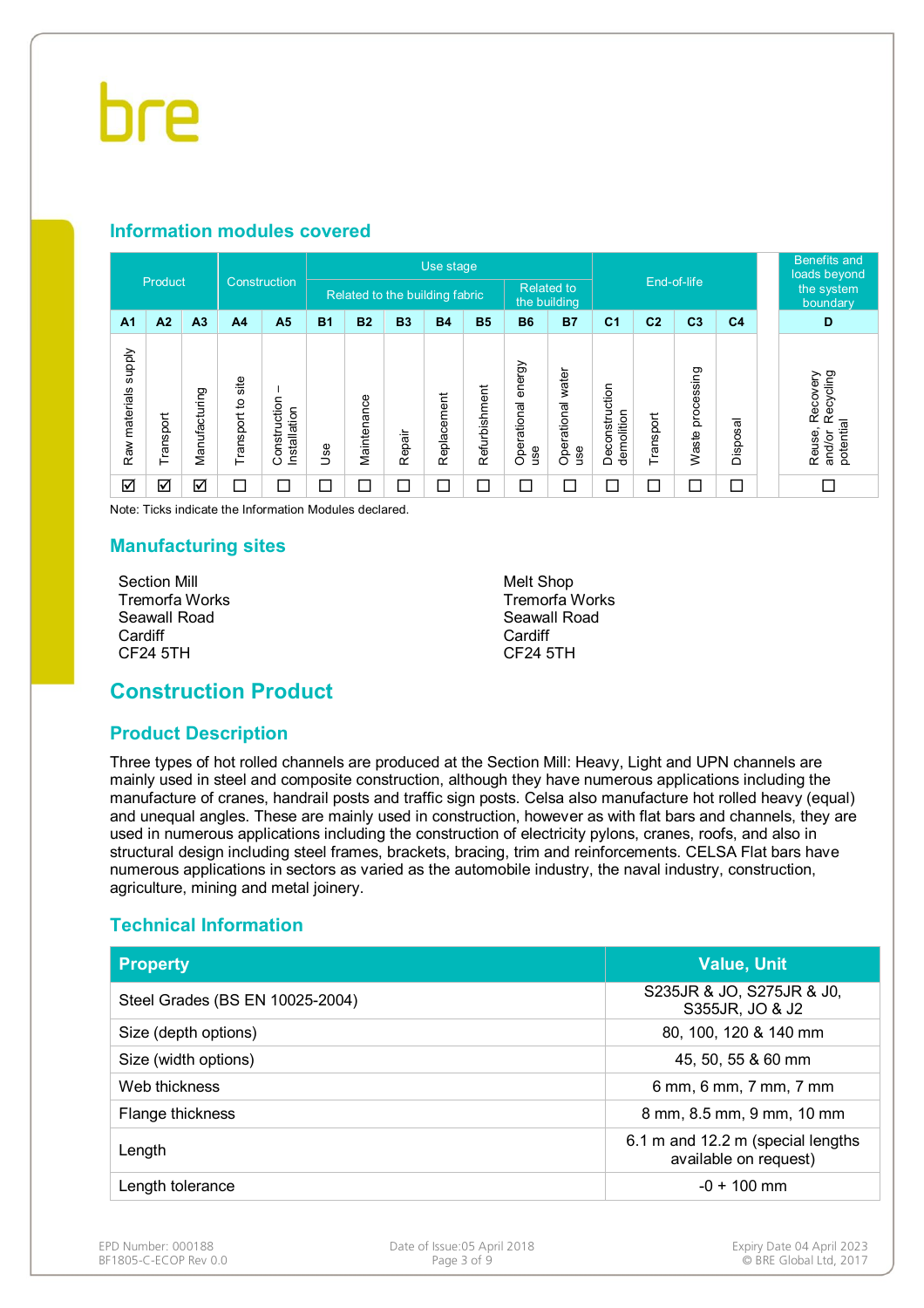| Linear mass density                                        | 8.6 kg (80 mm), 10.6 kg (100 mm),<br>13.4 kg (120 mm) & 16 kg (140 mm) |
|------------------------------------------------------------|------------------------------------------------------------------------|
| Size & Tolerance Standard (BS EN 10279:2000, BS 4360:1990) | $>150$ mm                                                              |

### **Main Product Contents**

| <b>Material/Chemical Input</b>                               |    |
|--------------------------------------------------------------|----|
| Fe                                                           | 95 |
| FeSi, SiMn, CuSi, FeB, AI, FeV, C and other charge additives |    |

### **Manufacturing Process**

Steel billets from the Melt Shop are reheated in a gas-fired furnace at the Section Mill. Reheating makes the steel softer and more deformable so that the final shape can be produced more economically and by using less energy. Once up to temperature the billets are pushed into the rolling stands, each of which has a pair of grooved cylindrical steel rolls. Grooved rolls are used to shape the stock as it passes through the rolling line. This process is repeated continually over several stands, until the required dimensions for the sections and merchant bar products (such as angles, flats and channels) are achieved. After rolling the products are cooled in still air on a cooling bed, prior to in-line roller straightening, bundling and storage for dispatch.

#### **Process flow diagram**

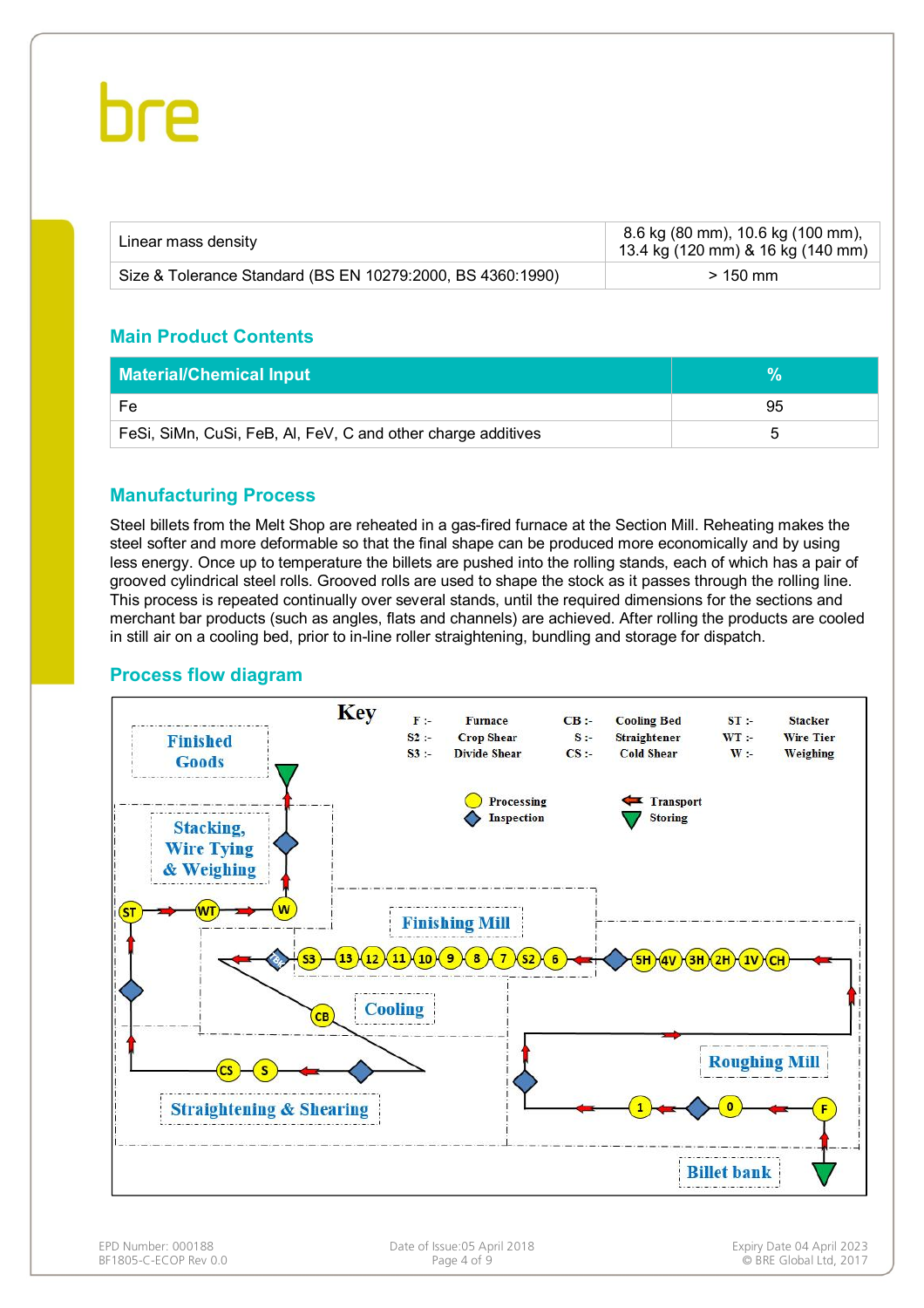## **Life Cycle Assessment Calculation Rules**

#### **Declared / Functional unit description**

1 tonne of Steel Products manufactured at the Section Mill

### **System boundary**

In accordance with the modular approach as defined in EN 15804:2012, this cradle to gate EPD includes the processes covered in the manufacturing site and product stage A1 to A3.

#### **Data sources, quality and allocation**

Specific primary data derived from the Celsa Steel UK Ltd production process in Cardiff have been modelled using Simapro v8.2 LCA software. In accordance with the requirements of EN15804, the most current available data has been used. The manufacturer-specific data from Celsa Steel UK Ltd covers a period of 1 year (01/01/16 – 31/12/16). Secondary data has been obtained for all other upstream and downstream processes that are beyond the control of the manufacturer (i.e. raw material production) from the ecoinvent 3.2 database. All ecoinvent datasets are complete within the context used and confirm to the system boundary and the criteria for the exclusion of inputs and outputs according to the requirements specified in EN 15804. Calculations were performed to enable allocation of processes to the steel products. Allocation procedures were by physical allocation and are according to EN 15804 and are based on ISO 14044 guidance.

### **Cut-off criteria**

No inputs or outputs have been excluded. All raw materials, ancillary materials, packaging materials and associated transport to the plants, process energy and water use, direct production waste, and emissions are included.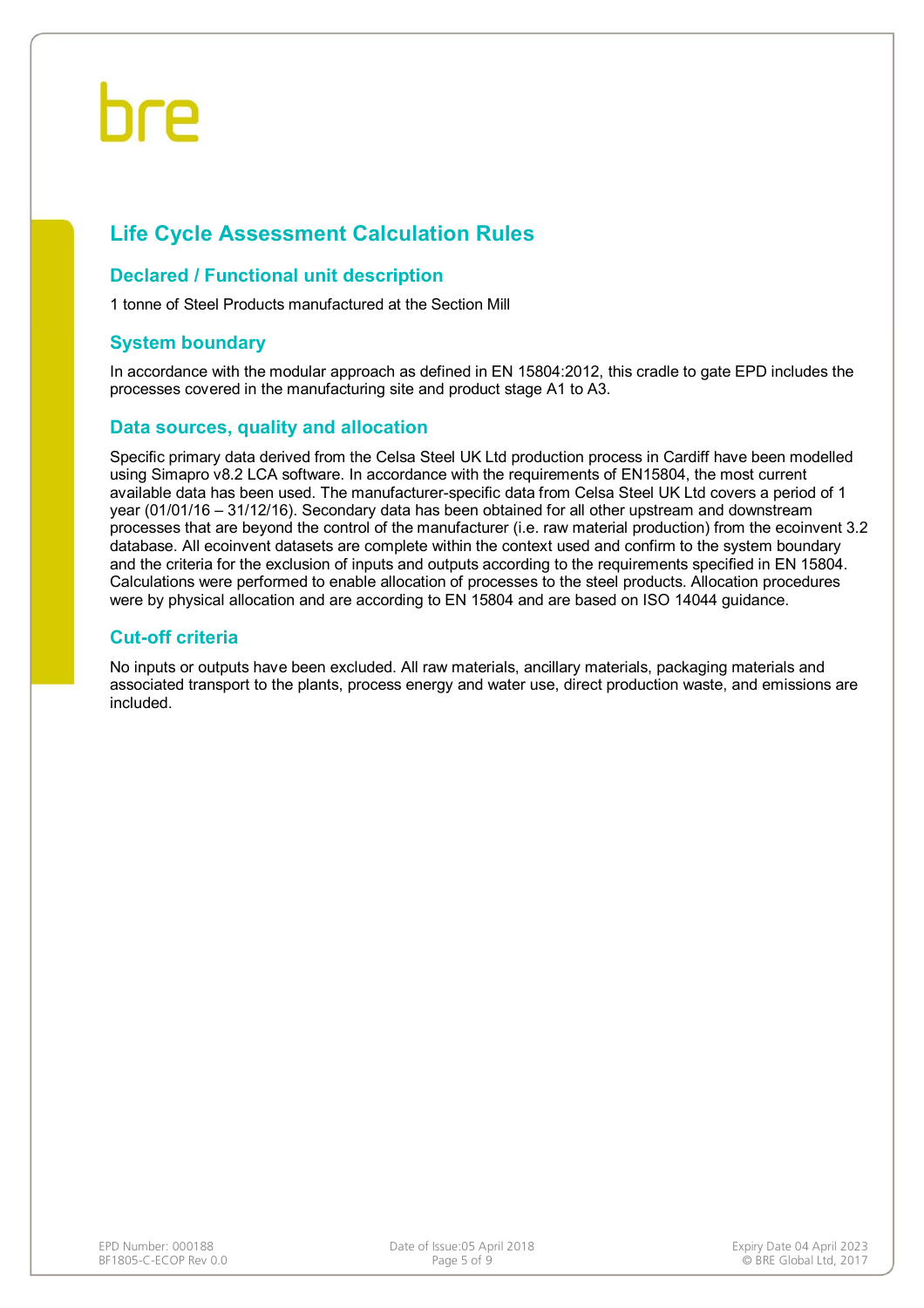### **LCA Results**

(MND = module not declared; MNR = module not relevant; INA = indicator not assessed; AGG = aggregated)

**Parameters describing environmental impacts**

| <b>1 and Hotel State and The Common State of Automobile 1</b> |                              |                     |                                |                        |                         |                 |                                |          |       |  |
|---------------------------------------------------------------|------------------------------|---------------------|--------------------------------|------------------------|-------------------------|-----------------|--------------------------------|----------|-------|--|
|                                                               | <b>GWP</b>                   | <b>ODP</b>          | AP                             | EP                     | <b>POCP</b>             | <b>ADPE</b>     | <b>ADPF</b>                    |          |       |  |
|                                                               | kg CO <sub>2</sub><br>equiv. | kg CFC 11<br>equiv. | $kq$ SO <sub>2</sub><br>equiv. | $kq (PO4)3-$<br>equiv. | $kq$ $C_2H_4$<br>equiv. | kg Sb<br>equiv. | MJ, net<br>calorific<br>value. |          |       |  |
| Product stage                                                 | Raw material<br>supply       | A <sub>1</sub>      | 502                            | 3.82E-05               | 2.78                    | 0.716           | 0.249                          | 0.000876 | 7260  |  |
|                                                               | Transport                    | A2                  | 0.0124                         | 2.02E-09               | 0.000263                | 2.88E-05        | 1.82E-05                       | 3.83E-09 | 0.177 |  |
|                                                               | Manufacturing                | A <sub>3</sub>      | 181                            | $9.4E-06$              | 0.547                   | 0.126           | 0.052                          | 7.56E-05 | 1600  |  |
|                                                               | Total (of product<br>stage)  | $A1-3$              | 683                            | 4.76E-05               | 3.33                    | 0.842           | 0.301                          | 0.000951 | 8870  |  |

GWP = Global Warming Potential;

ODP = Ozone Depletion Potential;

AP = Acidification Potential for Soil and Water;

EP = Eutrophication Potential;

POCP = Formation potential of tropospheric Ozone; ADPE = Abiotic Depletion Potential – Elements; ADPF = Abiotic Depletion Potential – Fossil Fuels;

| Parameters describing resource use, primary energy |                             |                |             |             |             |              |              |              |  |  |
|----------------------------------------------------|-----------------------------|----------------|-------------|-------------|-------------|--------------|--------------|--------------|--|--|
|                                                    |                             |                | <b>PERE</b> | <b>PERM</b> | <b>PERT</b> | <b>PENRE</b> | <b>PENRM</b> | <b>PENRT</b> |  |  |
|                                                    |                             |                | <b>MJ</b>   | <b>MJ</b>   | <b>MJ</b>   | <b>MJ</b>    | <b>MJ</b>    | <b>MJ</b>    |  |  |
| Product stage                                      | Raw material<br>supply      | A <sub>1</sub> | 605         | 0.000932    | 605         | 9130         | 0.00         | 9130         |  |  |
|                                                    | Transport                   | A2             | 0.00442     | 4.48E-09    | 0.00442     | 0.181        | 0.00         | 0.181        |  |  |
|                                                    | Manufacturing               | A <sub>3</sub> | 78.3        | 0.000144    | 78.3        | 1820         | 0.00         | 1820         |  |  |
|                                                    | Total (of product<br>stage) | $A1-3$         | 684         | 0.00108     | 684         | 11000        | 0.00         | 11000        |  |  |

PERE = Use of renewable primary energy excluding renewable primary energy used as raw materials;

PERM = Use of renewable primary energy resources used as raw materials;

PERT = Total use of renewable primary energy resources;

PENRE = Use of non-renewable primary energy excluding nonrenewable primary energy resources used as raw materials; PENRM = Use of non-renewable primary energy resources used as raw materials;

PENRT = Total use of non-renewable primary energy resource

| Parameters describing resource use, secondary materials and fuels, use of water |                             |                |           |                                  |                                  |                |  |  |  |
|---------------------------------------------------------------------------------|-----------------------------|----------------|-----------|----------------------------------|----------------------------------|----------------|--|--|--|
|                                                                                 |                             |                | <b>SM</b> | <b>RSF</b>                       | <b>NRSF</b>                      | <b>FW</b>      |  |  |  |
|                                                                                 |                             |                | kg        | <b>MJ</b><br>net calorific value | <b>MJ</b><br>net calorific value | m <sup>3</sup> |  |  |  |
|                                                                                 | Raw material<br>supply      | A <sub>1</sub> | 1190      | 0.00                             | 0.00                             | 17.6           |  |  |  |
| Product stage                                                                   | Transport                   | A2             | 0.00      | 0.00                             | 0.00                             | 4.32E-05       |  |  |  |
|                                                                                 | Manufacturing               | A <sub>3</sub> | 0.00      | 0.00                             | 0.00                             | 0.407          |  |  |  |
|                                                                                 | Total (of product<br>stage) | $A1-3$         | 1190      | 0.00                             | 0.00                             | 18.1           |  |  |  |

SM = Use of secondary material; RSF = Use of renewable secondary fuels; NRSF = Use of non-renewable secondary fuels; FW = Net use of fresh water

| EPD Number: 000188    |  |
|-----------------------|--|
| BF1805-C-ECOP Rev 0.0 |  |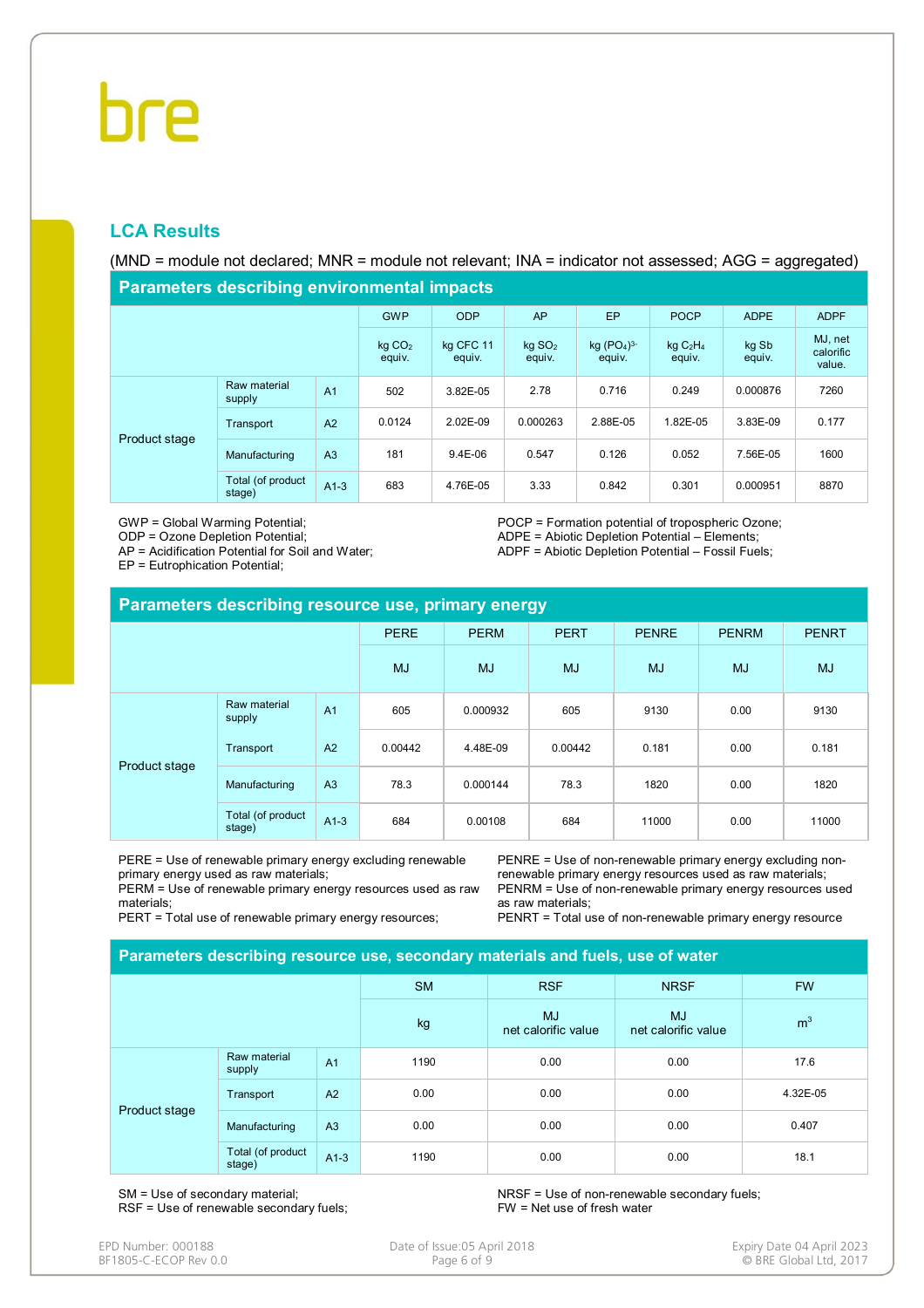### **LCA Results (continued)**

#### **Other environmental information describing waste categories**

|               |                             |                | <b>HWD</b> | <b>NHWD</b> | <b>RWD</b> |  |
|---------------|-----------------------------|----------------|------------|-------------|------------|--|
|               |                             |                | kg         | kg          | kg         |  |
| Product stage | Raw material<br>supply      | A <sub>1</sub> | 16.5       | 43.4        | 0.000488   |  |
|               | Transport                   | A2             | 7.47E-05   | 0.000131    | 2.89E-09   |  |
|               | Manufacturing               | A3             | 0.475      | 1.74        | 0.0000726  |  |
|               | Total (of<br>product stage) | $A1-3$         | 17         | 45.1        | 0.000561   |  |

HWD = Hazardous waste disposed;

NHWD = Non-hazardous waste disposed;

RWD = Radioactive waste disposed

| Other environmental information describing output flows - at end of life |                             |                |            |            |            |                          |  |  |  |
|--------------------------------------------------------------------------|-----------------------------|----------------|------------|------------|------------|--------------------------|--|--|--|
|                                                                          |                             |                | <b>CRU</b> | <b>MFR</b> | <b>MER</b> | <b>EE</b>                |  |  |  |
|                                                                          |                             |                | kg         | kg         | kg         | MJ per energy<br>carrier |  |  |  |
| Product stage                                                            | Raw material<br>supply      | A <sub>1</sub> | 154        | 21.9       | 0.00       | 0.00                     |  |  |  |
|                                                                          | Transport                   | A2             | 0          | 0          | 0.00       | 0.00                     |  |  |  |
|                                                                          | Manufacturing               | A <sub>3</sub> | 51.8       | 23         | 0.00       | 0.00                     |  |  |  |
|                                                                          | Total (of product<br>stage) | $A1-3$         | 206        | 44.8       | 0.00       | 0.00                     |  |  |  |

CRU = Components for reuse; MFR = Materials for recycling

MER = Materials for energy recovery; EE = Exported Energy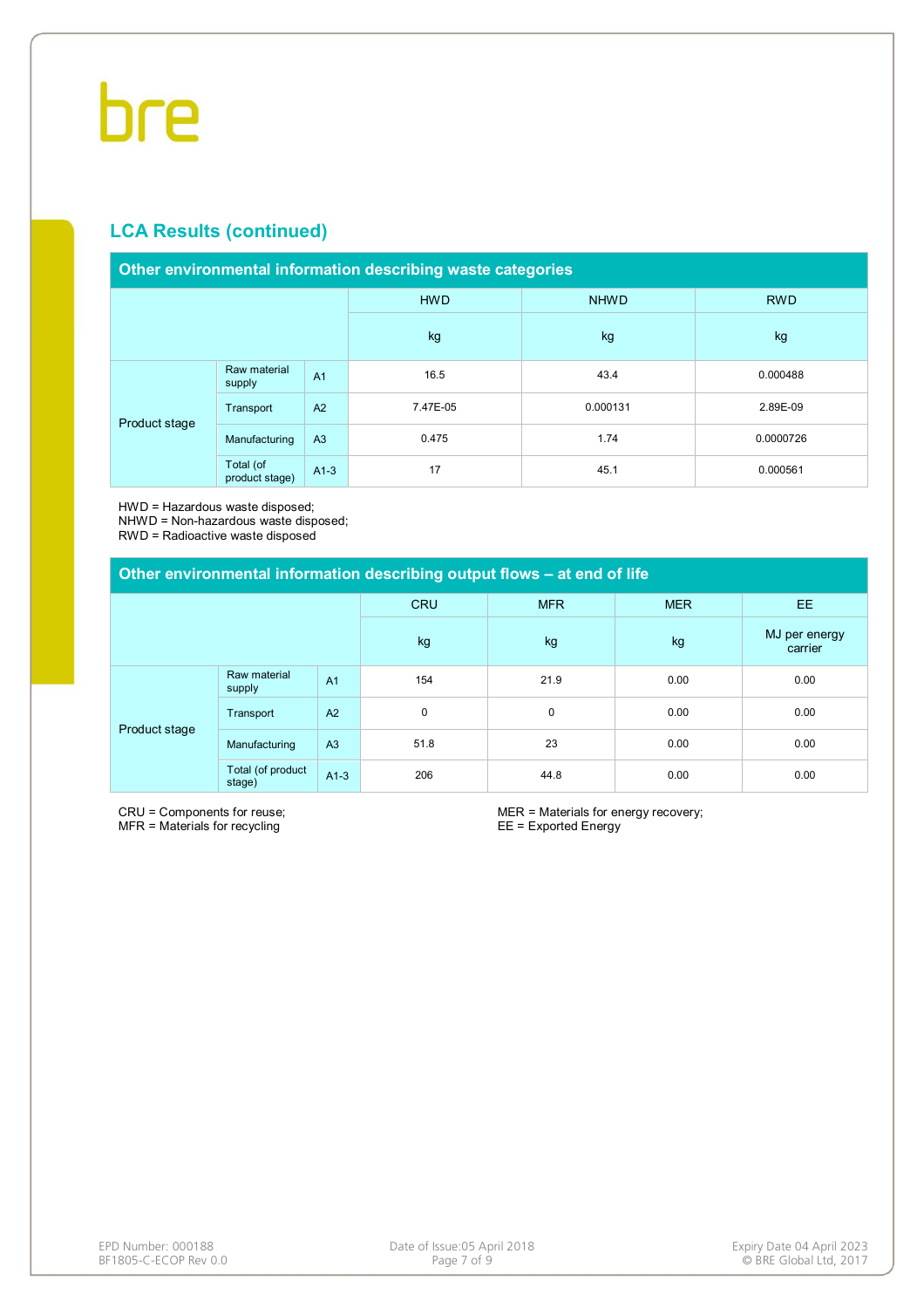## **Summary, comments and additional information**

### **Interpretation**

The steel billet input is responsible for the majority of environmental impact associated with the manufacture of the steel products, with impacts also arising from fuel use and emissions to air from the rolling and cutting processes.

This is illustrated by Figure 1 below which highlights that in the product stage, across the impact categories raw material supply (A1) is responsible for the greatest percentage of overall impact. Manufacturing (A3) is responsible for the second highest proportion of total impact across the impact categories.



Figure 1: Percentage of Total Impact for Information Modules A1-A3 in GWP, ODP, AP, EP, POCP, ADPE and ADPF Impact Categories for steel products manufactured at the Section Mill.